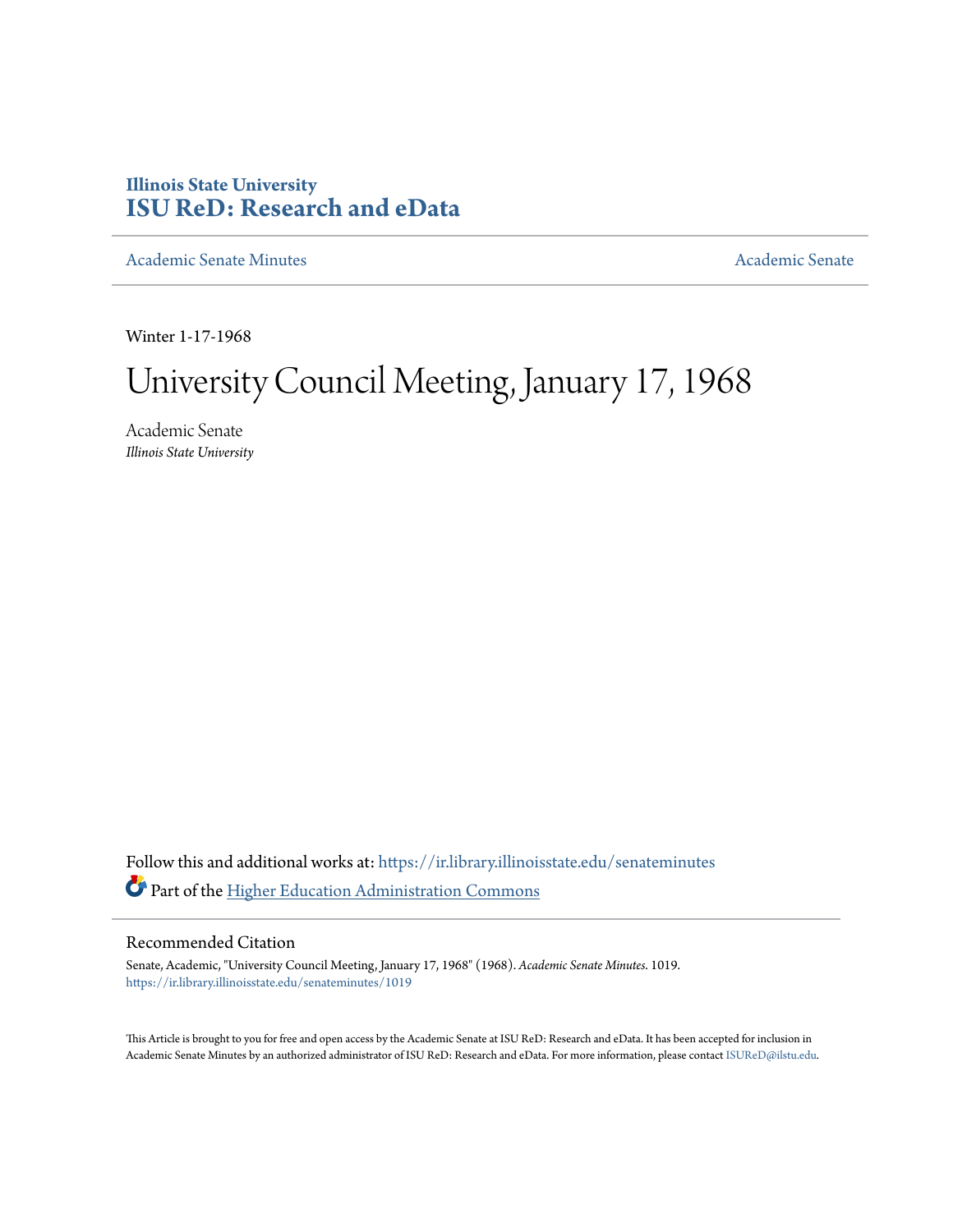# MINUTES OF THE UNIVERSITY COUNCIL

# JANUARY 17, 1968

# Table of Contents

| a. Action concerning letter from Mr. Gordon Jaeger,           |  |
|---------------------------------------------------------------|--|
|                                                               |  |
| 2. Appointment of Council Members to Committee to Help        |  |
| Examine the Role of Student Involvement in University         |  |
| Affairs and the Composition of Student-Faculty Boards  4      |  |
| 3. Criteria Guidelines - Revisions  4                         |  |
| 4. Discussion of Changing the Name of the Department of       |  |
|                                                               |  |
| 5. Discussion of Teacher Evaluation Board  4                  |  |
| 6. Nominations for Committee on Committees 4                  |  |
|                                                               |  |
|                                                               |  |
| 9. Selection of Committee to Honor Retiring Faculty Members 4 |  |

Page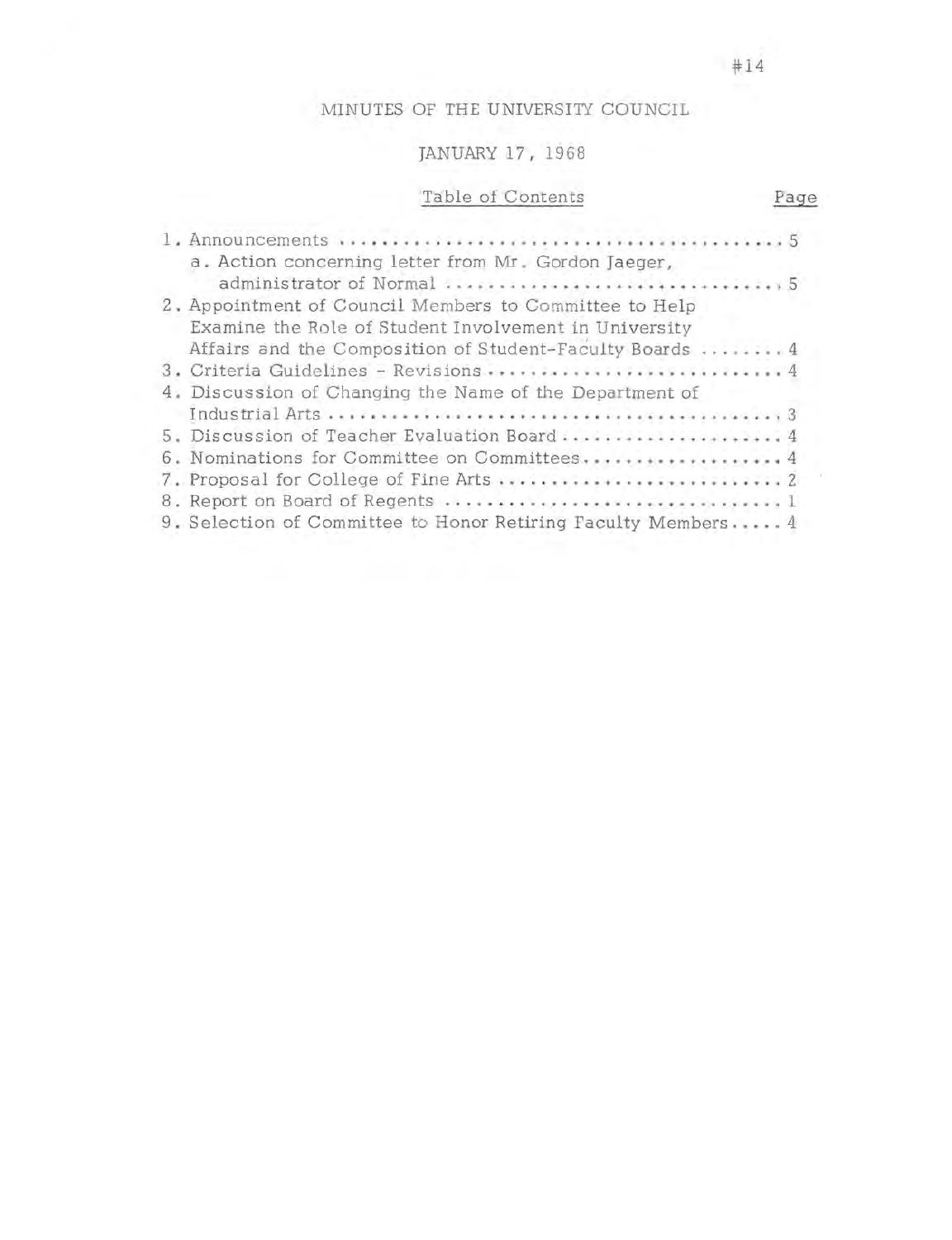# MINUTES OF THE UNIVERSITY COUNCIL (Not approved by the Council)

# DATE: January 17, 1968

#### MEMBERS PRESENT

- 1. Richard Bond 2. Samuel Braden
- 3 . George Drew
- 4. John Ferrell
- 5 . Fred Fuess
- 6. Charles Gray
- 7.
	- 8. Barbara Hall
	- 9. Warren Harden
- 10. Charles Hicklin

11. Fred Kagy

- 12. Walter Kohn
- 13. Warren Perry
- 14. Carroll Peters on
- 15. Mary Rozum
- 16. Stanley Shuman
- Eunice Speer
- 18. David Sweet

## MEMBERS ABSENT

- 1 . Richard Hulet
- 2. Eric Johnson

# CALL TO ORDER

The regular meeting of the University Council was called to order by the chairman, Mr. Shuman, at 7:15 p.m. in the third floor lounge of the University Union .

## APPROVAL OF THE MINUTES

Mr. Harden moved that the minutes of December 13th be approved as distributed. Mr. Peters on seconded the motion.

Mr. Kohn stated that the minutes did not include the results of the vote on the motion made by Dean Bond and seconded by Miss Speer on page 13. The record should have read that the motion was carried by a voice vote.

Mr. Kohn questioned the wording of item 2 under Domestic Student Exchange Program on page 13. Dean Bond indicated that it should have read:

> 2. That the student should have at least a 2. 5 average on a four point academic scale, or at least a 1. 5 on a three point scale, to be eligible for exchange.

The minutes were approved as corrected by means of a voice vote.

# REPORT ON MEETING OF BOARD OF REGENTS BY PRESIDENT BRADEN

President Braden began his presentation by stating that the Board has taken two actions which would give the University somewhat greater flexibility. The first has to do with the way in which we use the personnel service funds in the employment of graduate assistants; the Board has done away with the restrictive and mechanistic formula under which the University has been operating in regard to such appointments. The second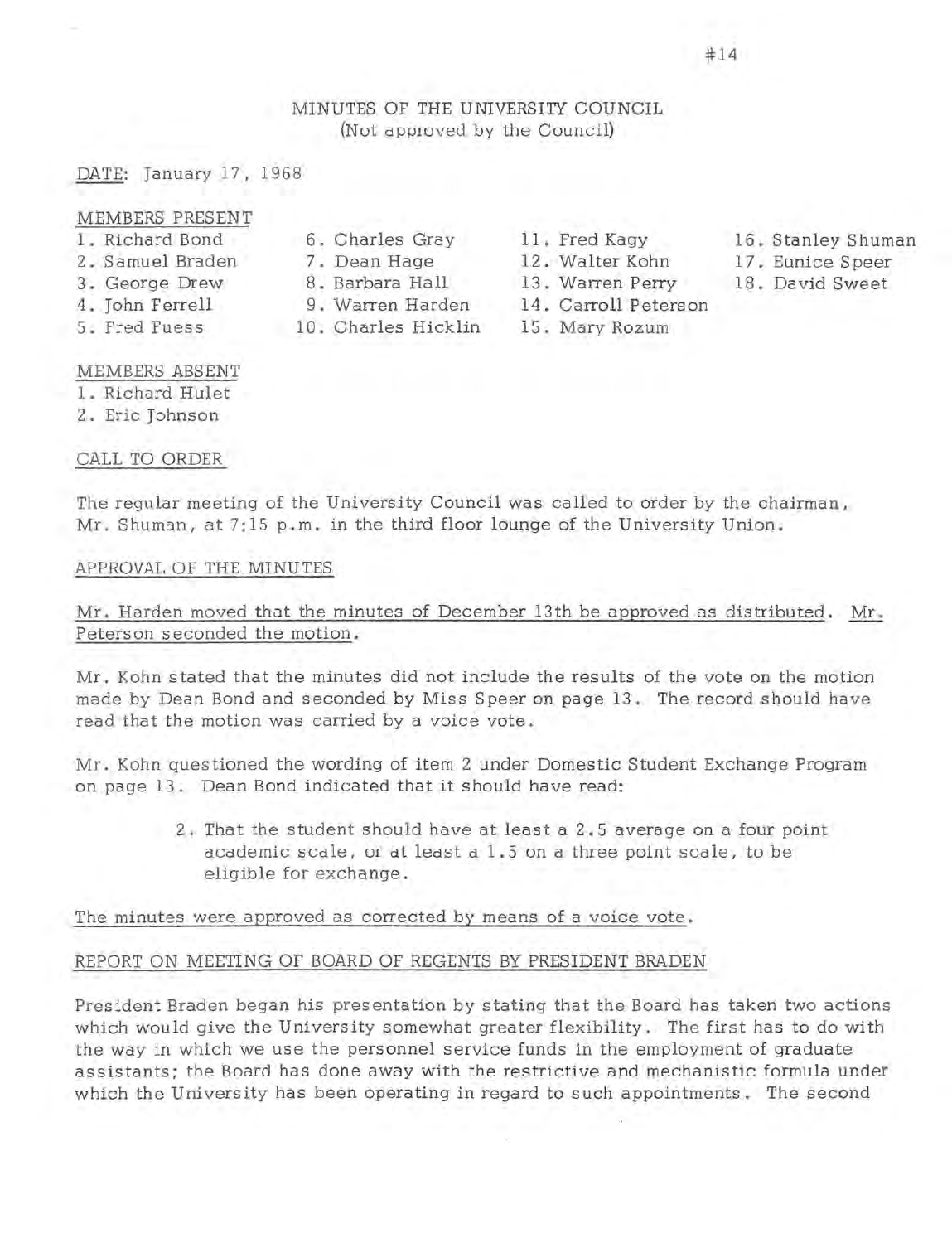aspect of flexibility pertained to salary increments. We can now make increments of any unit that we see fit.

The President announced that the Board of Higher Education had assigned Springfield University to the Board of Regents and the Chicago College to the Board of Governors. He also stated that the Board of Regents had formed an ad hoc committee to set up the governance document which will guide the Board of Regents. The members of the committee will be: the chairman and three members of the Board, President Smith of Northern Illinois University, President Braden, and two members from each of the two universities. Mr. Sweet and Mr. Hicklin will serve from Illinois State University.

It was reported by the President that construction on Watterson Towers was behind schedule and was of real concern because of the increase in the enrollment predicted for 19 68-1969. The hope is that the bottom floors will be finished. Otherwise, the University will have to find other housing for the students scheduled to use the facilities.

President Braden announced that there will be only one commencement each year beginning with the 1968-1969 academic year. Also, the Commencement Board has. recommended that attendance of the faculty be optional at Commencement and this will take effect beginning with the June 1968 Commencement.

## PROPOSAL FOR COLLEGE OF FINE ARTS

As an introductory remark, Mr. Shuman announced that the proposal for a College of Physical Education, which has been previously submitted to the University Council and was then assigned to a committee for review, will be discussed and voted on at a meeting of the committee on January 22. The results of the vote will be reported to the University Council at the February meeting.

Mr. Sweet moved that the proposal for the creation of a College of Fine Arts be referred to an ad hoc committee of five to be appointed by the President of the University in consultation with the Executive Committee of the University Council to report back at the February, 1968 meeting of the University Council. Miss Hall seconded the motion.

Mr. Ferrell reminded the group of the urgency in handling this proposal because of the recommendation that the unaffiliated departments become part of a college by September, 1968.

The vote on Mr. Sweet's motion was as follows:

|                                                                                          |                                                                           | Voting "No"         | Present                                          |
|------------------------------------------------------------------------------------------|---------------------------------------------------------------------------|---------------------|--------------------------------------------------|
|                                                                                          |                                                                           |                     | 1. Samuel Braden                                 |
|                                                                                          |                                                                           | 2. Dean Hage        | 2. Charles Hicklin                               |
|                                                                                          |                                                                           | 3. Fred Kagy        |                                                  |
|                                                                                          |                                                                           | 4. Walter Kohn      |                                                  |
|                                                                                          |                                                                           | 5. Carroll Peterson |                                                  |
| 1. Richard Bond<br>2. George Drew<br>3. Fred Fuess<br>4. Charles Gray<br>5. Barbara Hall | 7. Warren Perry<br>8. Mary Rozum<br>9. Stanley Shuman<br>10. Eunice Speer |                     | 6. Warren Harden 11. David Sweet 1. John Ferrell |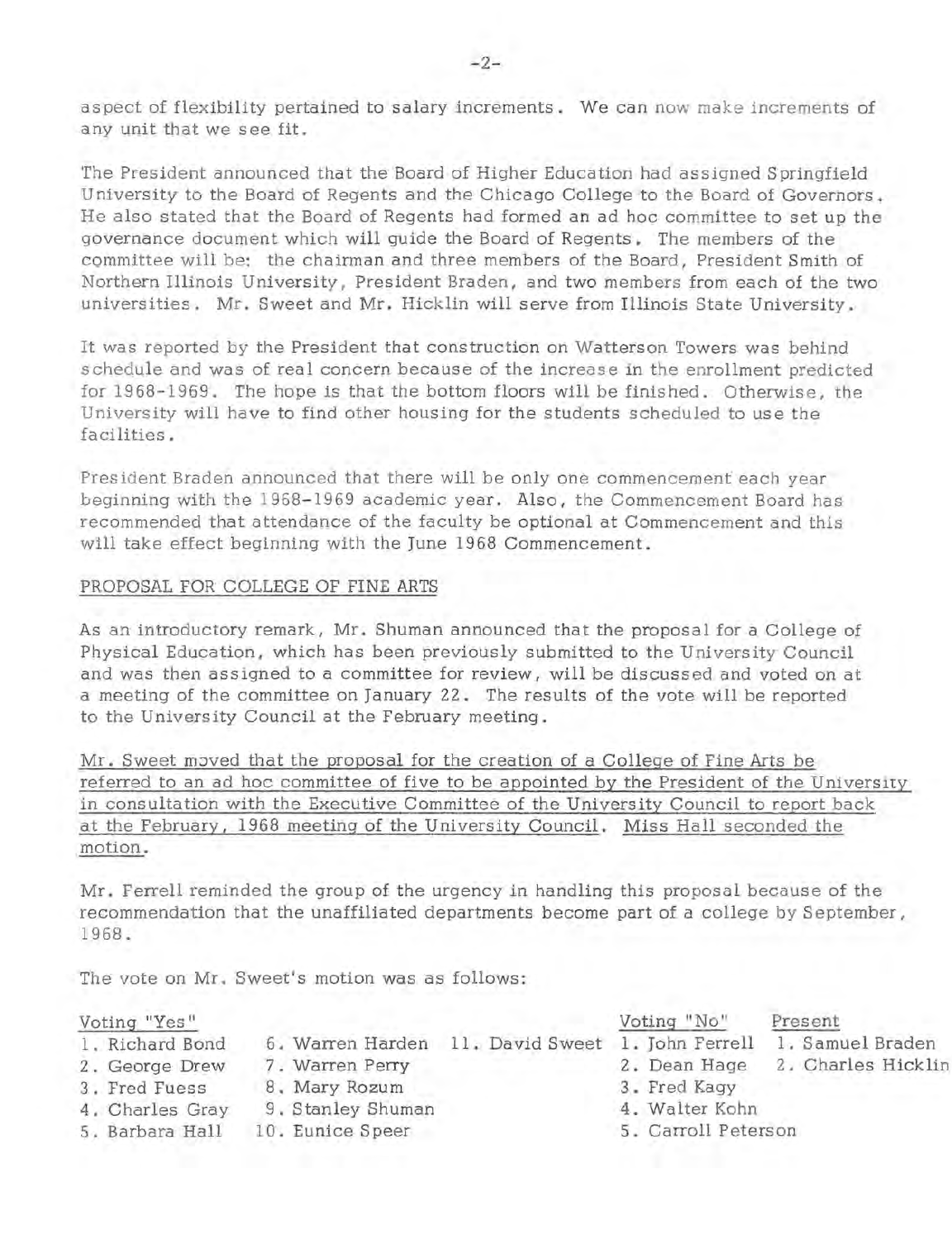The motion carried.

Mr. Sweet moved that if the committee does not report at the next meeting that the University Council will proceed to dispose of the proposal for the College of Fine Arts . Mr. Ferrell seconded the motion.

The voting was as follows:

| Voting "Yes"    |                                       |                    |                                   | Present |  |
|-----------------|---------------------------------------|--------------------|-----------------------------------|---------|--|
| 1. Richard Bond | 6. Dean Hage                          | 11. Walter Kohn    | 16. Eunice Speer 1. Samuel Brader |         |  |
| 2. George Drew  | 7. Barbara Hall 12. Warren Perry      |                    | 17. David Sweet                   |         |  |
| 3. John Ferrell | 8. Warren Harden 13. Carroll Peterson |                    |                                   |         |  |
| 4. Fred Fuess   | 9. Charles Hicklin14. Mary Rozum      |                    |                                   |         |  |
| 5. Charles Gray | 10. Fred Kagy                         | 15. Stanley Shuman |                                   |         |  |

# The motion carried.

The Committee to Review the Proposal for a College of Fine Arts consists of: Mr. Arthur Lars en, chairman, Mr. Benjamin Keeley, Mr. Charles Porter, and Mr. Clayton Thomas.

# DISCUSSION OF CHANGING THE NAME OF THE DEPARTMENT OF INDUSTRIAL ARTS

Mr. Shuman read the following motion made by Dean Bond and seconded by Mr. Harden on which action was postponed at the December meeting:

Dean Bond moved that on the basis of the recommendation of the department itself, and the Dean of the College of Applied Science and Technology, that the name of the Department of Industrial Arts be changed to the Department of Industrial Technology, effective immediately.

It was pointed out that the name change was being requested so that the new name would be more appropriate in terms of the expanded purpose of the department.

The voting on Dean Bond's motion was as follows:

| Voting "Yes"    |              |  |                                                     |                                                                           | Present                                          |                                   |
|-----------------|--------------|--|-----------------------------------------------------|---------------------------------------------------------------------------|--------------------------------------------------|-----------------------------------|
| 1. Richard Bond | 6. Dean Hage |  |                                                     |                                                                           |                                                  |                                   |
| 2. George Drew  |              |  |                                                     |                                                                           |                                                  |                                   |
| 3. John Ferrell |              |  |                                                     |                                                                           |                                                  |                                   |
| 4. Fred Fuess   |              |  |                                                     |                                                                           |                                                  |                                   |
| 5. Charles Gray |              |  |                                                     |                                                                           |                                                  |                                   |
|                 |              |  | 11. Walter Kohn<br>9. Charles Hicklin14. Mary Rozum | 8. Warren Harden 13. Carroll Peterson<br>10. Fred Kagy 15. Stanley Shuman | 7. Barbara Hall 12. Warren Perry 17. David Sweet | 16. Eunice Speer 1. Samuel Brader |

The motion carried.

Mr. Sweet moved that henceforth the names of departments be decided by the members of the department with the concurrence of the President of the University. Mr. Kohn seconded the motion.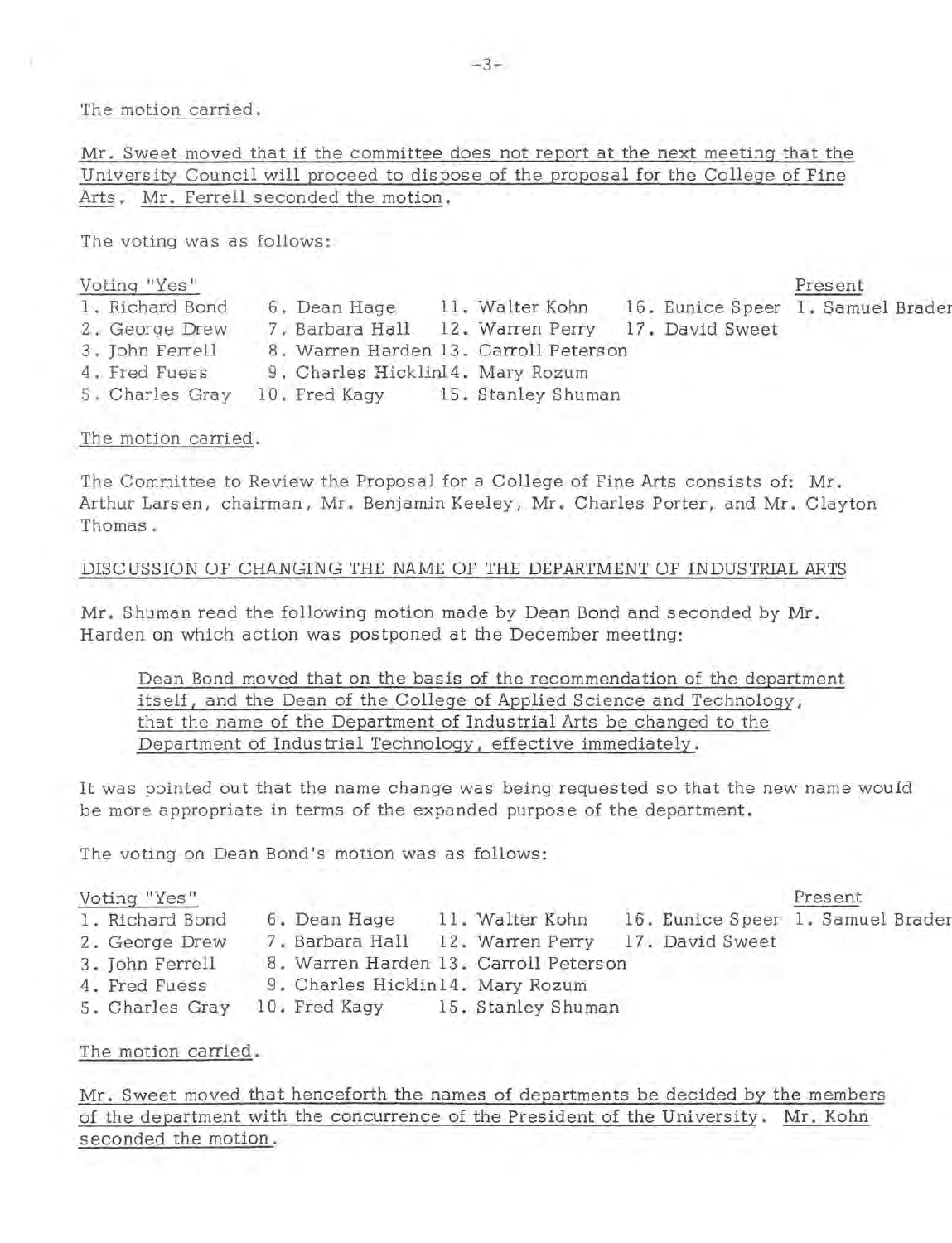The voting on Mr. Sweet's motion was as follows:

| Voting "Yes"   | Voting "No"                |                               |                                                                                                                                                           | Present |
|----------------|----------------------------|-------------------------------|-----------------------------------------------------------------------------------------------------------------------------------------------------------|---------|
| 1. Walter Kohn |                            |                               | 1. Richard Bond 6. Barbara Hall 11. Mary Rozum 1. Samuel Braden<br>2. Carroll Peterson 2. George Drew 7. Warren Harden 12. Stanley Shuman 2. Charles Gray |         |
| 3. David Sweet |                            |                               | 3. John Perrell 8. Charles Hicklin 13. Eunice Speer                                                                                                       |         |
|                | 4. Fred Fuess 9. Fred Kaqv | 5. Dean Hage 10. Warren Perry |                                                                                                                                                           |         |

#### The motion failed.

## DISCUSSION OF THE TEACHER EVALUATION BOARD

This item was postponed until the February meeting because the statement requested at the December meeting had not been secured from the Committee on Committees.

#### SELECTION OF COMMITTEE TO HONOR RETIRING FACULTY MEMBERS

The Executive Committee recommended that the following persons serve on the committee: Mr. Warren Perry, chairman, Miss Inez Mauck, and Mr. Harlowe Evans.

Mr. Sweet moved that the Executive Committee's recommendation be accepted. Mr. Fuess seconded the motion. The motion was carried by a voice vote.

# APPOINTMENT OF COUNCIL MEMBERS TO HELP EXAMINE THE ROLE OF STUDENT INVOLVEMENT IN UNIVERSITY AFFAIRS AND THE COMPOSITION OF STUDENT-FACULTY BOARDS

Miss Hall and Mr. Hicklin were selected by the Executive Committee to serve on a committee composed of University Council members and Student Senate members to examine the role of student involvement in the University affairs and the composition of student-faculty boards. Mr. Hicklin will serve as chairman.

## NOMINATIONS FOR COMMITTEE ON COMMITTEES

The University Council nominated the following people from which the president of the University will appoint two to the Committee on Committees: Mr. Normand Madore, Mr. Douglas Poe, Mr. Robert Sutherland, and Mr. William Zeller.

## CRITERIA GUIDELINES - FACULTY STATUS COMMITTEE

The Faculty Status Committee submitted the following revision of "Criteria Guidelines for Salary Increments and Promotion of Teaching Faculty" to the University Council. They are as follows:

Delete that portion of the second sentence in the last paragraph at the bottom of page 16 in the minutes for December 13th which reads "or service in one's professional organization in responsible positions."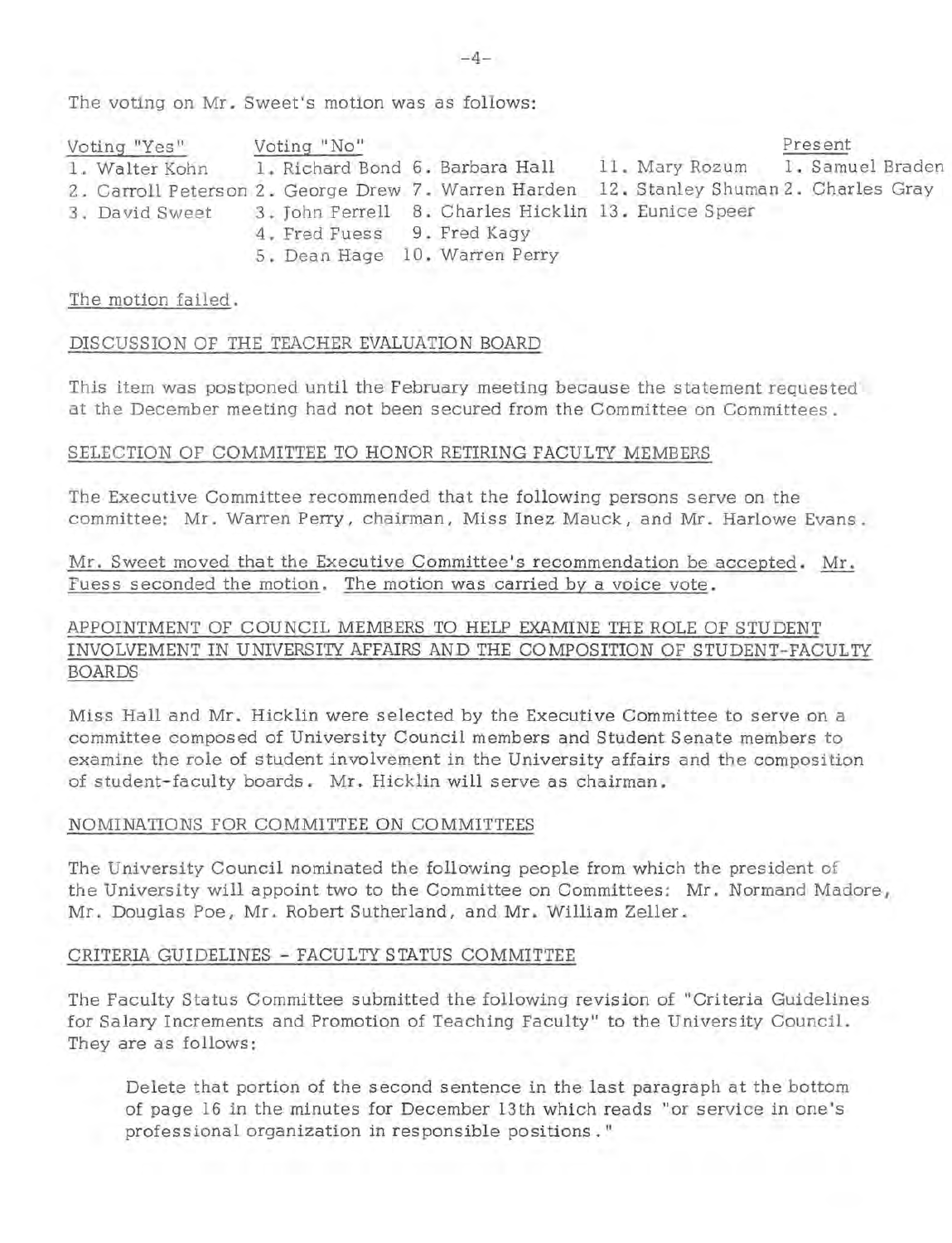Add the following paragraph to "Merit for Scholarly Productivity " on page 17.

Included in this category is service to professional organizations, participation in meetings, offices held, or other assignments. Advanced professional study, either at the pre-doctoral or post-doctoral level, should also receive recognition with some inverse allowance for the degree of University financial support provided for the study.

#### ANNOUNCEMENTS

Dean Bond announced that in reply to a request received from Mr. Gordon Jaeger, administrator of the Town of Normal, Mr. Tom Wilson will use a few students to make a study of the 27 open housing ordinances within the state and the group will attempt to analyze them in terms of Normal's present ordinance. A report will be forthcoming by the February meeting.

Dean Bond commented on the problems relating to sabbatical leaves. He indicated a need for criteria to be used in determining such leaves.

Mr. Hicklin moved that the Faculty Status Committee establish criteria for sabbatical leaves. Mr. Harden seconded the motion.

Mr. Ferrell moved to consider the motion at this meeting. Mr. Gray seconded the motion. This action was necessary in accordance with the procedures approved at the December meeting of the University Council.

The voting was as follows:

#### Voting "Yes"

| 1. Richard Bond  | 6. Charles Gray     | 11. Fred Kagy        | 16. Stanley Shuman |
|------------------|---------------------|----------------------|--------------------|
| 2. Samuel Braden | 7. Dean Hage        | 12. Walter Kohn      | 17. Eunice Speer   |
| 3. George Drew   | 8. Barbara Hall     | 13. Warren Perry     | 18. David Sweet    |
| 4. John Ferrell  | 9. Warren Harden    | 14. Carroll Peterson |                    |
| 5. Fred Fuess    | 10. Charles Hicklin | 15. Mary Rozum       |                    |

#### The motion carried.

The voting on Mr. Hicklin's motion was as follows:

Voting "Yes"

| 1. Richard Bond  | 6. Charles Gray     | 11. Fred Kagy        | 16. Stanley Shuman |
|------------------|---------------------|----------------------|--------------------|
| 2. Samuel Braden | 7. Dean Hage        | 12. Walter Kohn      | 17. Eunice Speer   |
| 3. George Drew   | 8. Barbara Hall     | 13. Warren Perry     | 18. David Sweet    |
| 4. John Ferrell  | 9. Warren Harden    | 14. Carroll Peterson |                    |
| 5. Fred Fuess    | 10. Charles Hicklin | 15. Mary Rozum       |                    |

The motion carried.